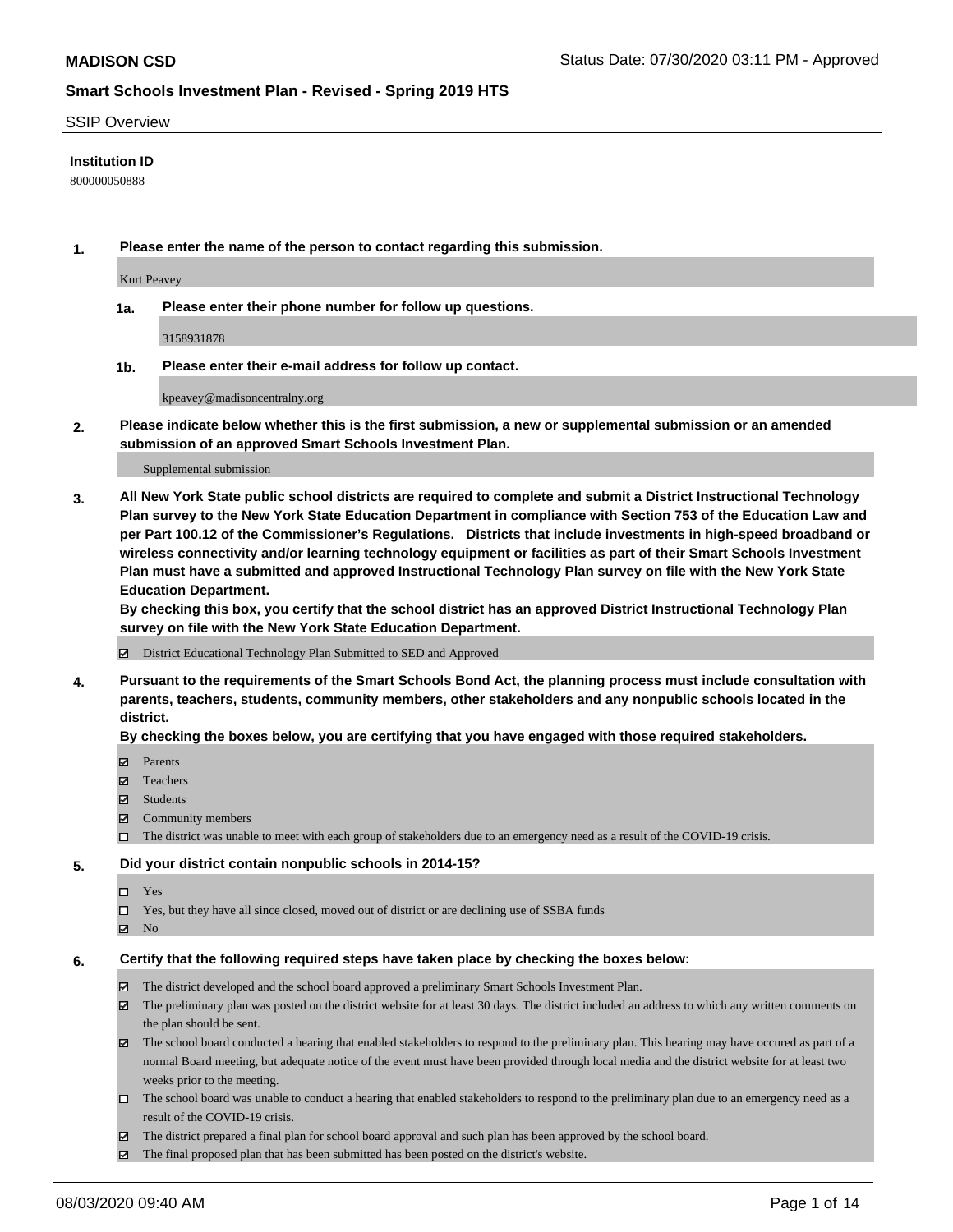SSIP Overview

**6a. Please upload the proposed Smart Schools Investment Plan (SSIP) that was posted on the district's website, along with any supporting materials. Note that this should be different than your recently submitted Educational Technology Survey. The Final SSIP, as approved by the School Board, should also be posted on the website and remain there during the course of the projects contained therein.**

Smart Bond HTS Spring 2019.pdf

**6b. Enter the webpage address where the final Smart Schools Investment Plan is posted. The Plan should remain posted for the life of the included projects.**

https://www.madisoncentralny.org/domain/216

**7. Please enter an estimate of the total number of students and staff that will benefit from this Smart Schools Investment Plan based on the cumulative projects submitted to date.**

590

**8. An LEA/School District may partner with one or more other LEA/School Districts to form a consortium to pool Smart Schools Bond Act funds for a project that meets all other Smart School Bond Act requirements. Each school district participating in the consortium will need to file an approved Smart Schools Investment Plan for the project and submit a signed Memorandum of Understanding that sets forth the details of the consortium including the roles of each respective district.**

 $\Box$  The district plans to participate in a consortium to partner with other school district(s) to implement a Smart Schools project.

### **9. Please enter the name and 6-digit SED Code for each LEA/School District participating in the Consortium.**

| <b>Partner LEA/District</b> | ISED BEDS Code |
|-----------------------------|----------------|
| (No Response)               | (No Response)  |

## **10. Please upload a signed Memorandum of Understanding with all of the participating Consortium partners.**

(No Response)

**11. Your district's Smart Schools Bond Act Allocation is:**

\$498,604

## **12. Final 2014-15 BEDS Enrollment to calculate Nonpublic Sharing Requirement**

|            | Public Enrollment | Nonpublic Enrollment | Total Enrollment | Nonpublic Percentage |
|------------|-------------------|----------------------|------------------|----------------------|
| Enrollment | 456               |                      | 456.00           | 0.00                 |

**13. This table compares each category budget total, as entered in that category's page, to the total expenditures listed in the category's expenditure table. Any discrepancies between the two must be resolved before submission.**

|                                          | <b>Sub-Allocations</b> | <b>Expenditure Totals</b> | <b>Difference</b> |
|------------------------------------------|------------------------|---------------------------|-------------------|
| <b>School Connectivity</b>               | 0.00                   | 0.00                      | 0.00              |
| Connectivity Projects for<br>Communities | 0.00                   | 0.00                      | 0.00              |
| Classroom Technology                     | 0.00                   | 0.00                      | 0.00              |
| Pre-Kindergarten Classrooms              | 0.00                   | 0.00                      | 0.00              |
| Replace Transportable<br>Classrooms      | 0.00                   | 0.00                      | 0.00              |
| <b>High-Tech Security Features</b>       | 20,000.00              | 20,000.00                 | 0.00              |
| Nonpublic Loan                           | 0.00                   | 0.00                      | 0.00              |
| Totals:                                  |                        |                           |                   |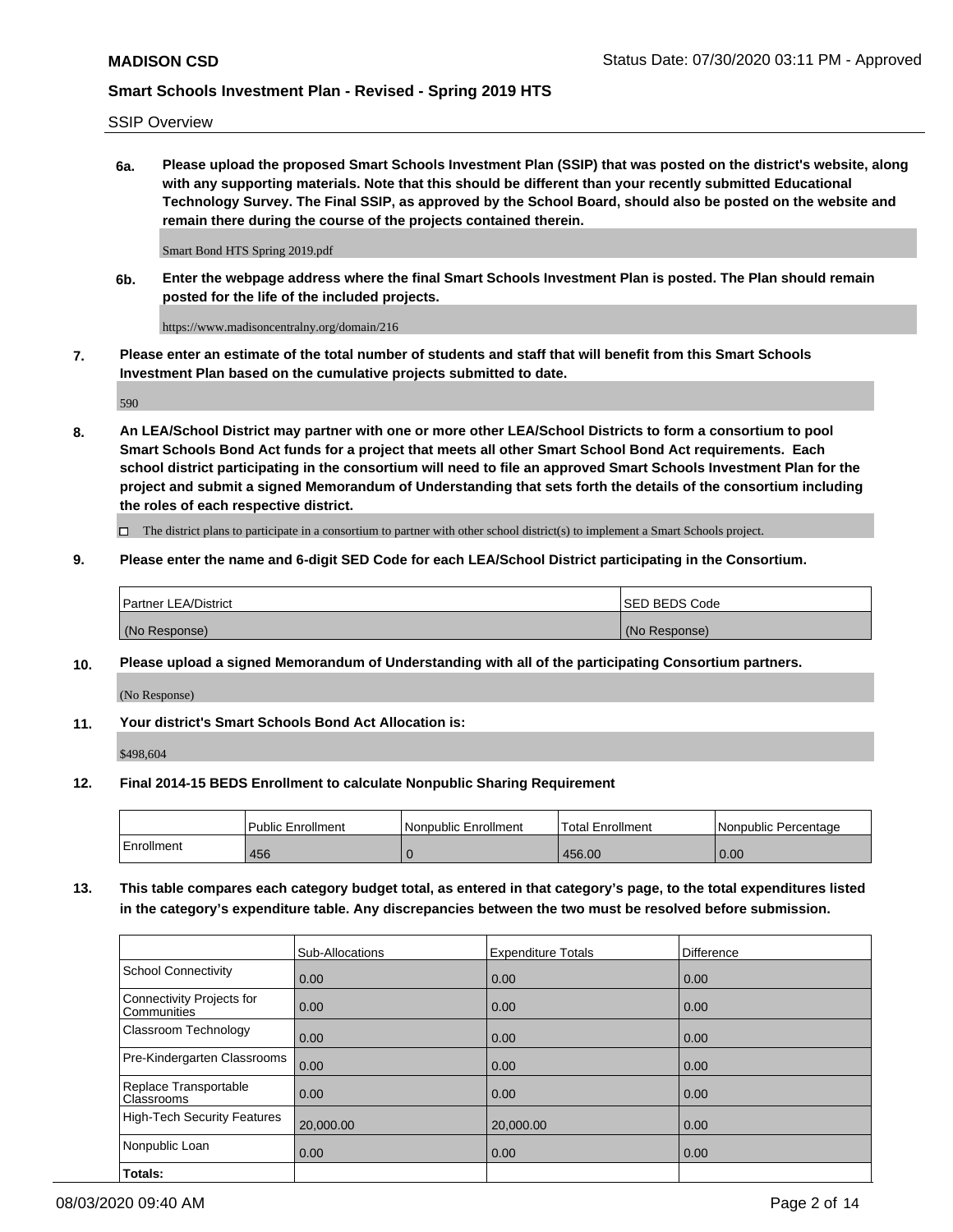SSIP Overview

| Sub-Allocations | Expenditure Totals               | <b>Difference</b> |
|-----------------|----------------------------------|-------------------|
| 20,000          | 20,000<br>and the control of the |                   |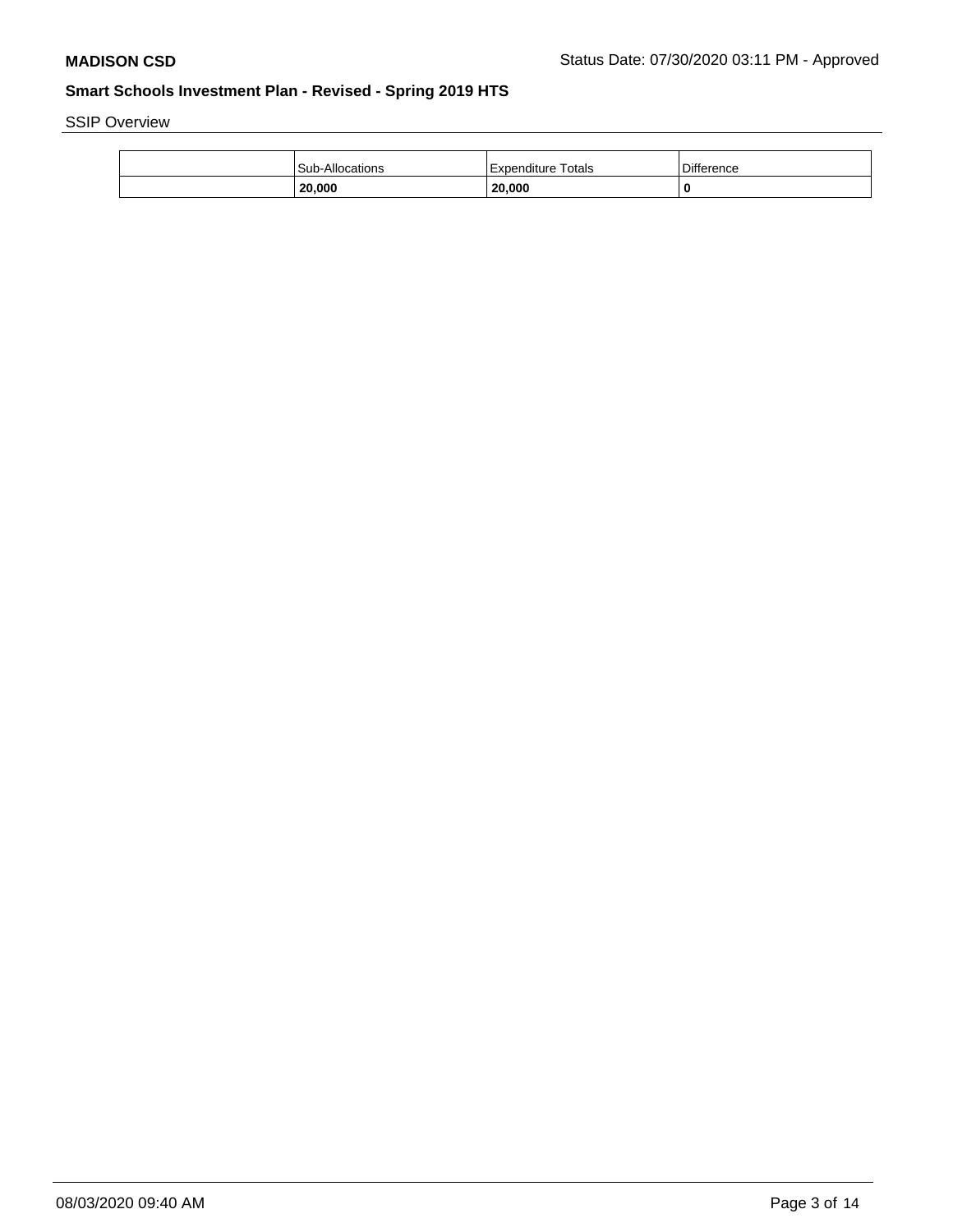School Connectivity

- **1. In order for students and faculty to receive the maximum benefit from the technology made available under the Smart Schools Bond Act, their school buildings must possess sufficient connectivity infrastructure to ensure that devices can be used during the school day. Smart Schools Investment Plans must demonstrate that:**
	- **• sufficient infrastructure that meets the Federal Communications Commission's 100 Mbps per 1,000 students standard currently exists in the buildings where new devices will be deployed, or**
	- **• is a planned use of a portion of Smart Schools Bond Act funds, or**
	- **• is under development through another funding source.**

**Smart Schools Bond Act funds used for technology infrastructure or classroom technology investments must increase the number of school buildings that meet or exceed the minimum speed standard of 100 Mbps per 1,000 students and staff within 12 months. This standard may be met on either a contracted 24/7 firm service or a "burstable" capability. If the standard is met under the burstable criteria, it must be:**

**1. Specifically codified in a service contract with a provider, and**

**2. Guaranteed to be available to all students and devices as needed, particularly during periods of high demand, such as computer-based testing (CBT) periods.**

**Please describe how your district already meets or is planning to meet this standard within 12 months of plan submission.**

(No Response)

**1a. If a district believes that it will be impossible to meet this standard within 12 months, it may apply for a waiver of this requirement, as described on the Smart Schools website. The waiver must be filed and approved by SED prior to submitting this survey.**

 $\Box$  By checking this box, you are certifying that the school district has an approved waiver of this requirement on file with the New York State Education Department.

**2. Connectivity Speed Calculator (Required). If the district currently meets the required speed, enter "Currently Met" in the last box: Expected Date When Required Speed Will be Met.**

|                  | l Number of     | Required Speed | Current Speed in | Expected Speed  | Expected Date                           |
|------------------|-----------------|----------------|------------------|-----------------|-----------------------------------------|
|                  | <b>Students</b> | In Mbps        | l Mbps           | to be Attained  | When Required                           |
|                  |                 |                |                  |                 | l Within 12 Months ISpeed Will be Met l |
| Calculated Speed | (No Response)   | 0.00           | (No Response)    | l (No Response) | l (No Response)                         |

**3. Describe how you intend to use Smart Schools Bond Act funds for high-speed broadband and/or wireless connectivity projects in school buildings.**

(No Response)

**4. Describe the linkage between the district's District Instructional Technology Plan and how the proposed projects will improve teaching and learning. (There should be a link between your response to this question and your responses to Question 1 in Section IV - NYSED Initiatives Alignment: "Explain how the district use of instructional technology will serve as a part of a comprehensive and sustained effort to support rigorous academic standards attainment and performance improvement for students."** 

**Your answer should also align with your answers to the questions in Section II - Strategic Technology Planning and the associated Action Steps in Section III - Action Plan.)**

(No Response)

**5. If the district wishes to have students and staff access the Internet from wireless devices within the school building, or in close proximity to it, it must first ensure that it has a robust Wi-Fi network in place that has sufficient bandwidth to meet user demand.**

**Please describe how you have quantified this demand and how you plan to meet this demand.**

(No Response)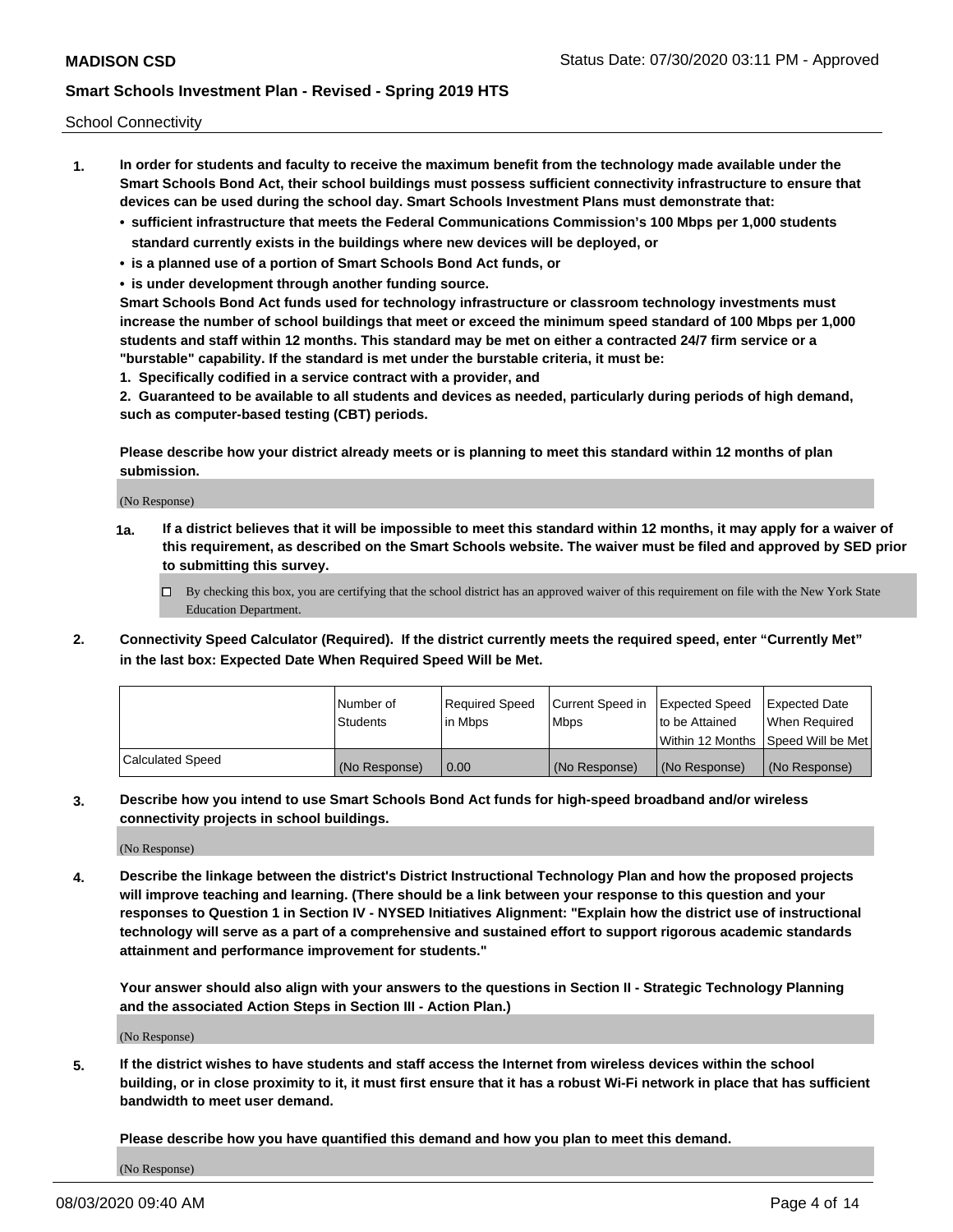School Connectivity

**6. Smart Schools plans with any expenditures in the School Connectivity category require a project number from the Office of Facilities Planning. Districts must submit an SSBA LOI and receive project numbers prior to submitting the SSIP. As indicated on the LOI, some projects may be eligible for a streamlined review and will not require a building permit.**

**Please indicate on a separate row each project number given to you by the Office of Facilities Planning.**

| Project Number |  |
|----------------|--|
| (No Response)  |  |

**7. Certain high-tech security and connectivity infrastructure projects may be eligible for an expedited review process as determined by the Office of Facilities Planning.**

### **Was your project deemed eligible for streamlined review?**

(No Response)

### **8. Include the name and license number of the architect or engineer of record.**

| Name          | License Number |
|---------------|----------------|
| (No Response) | (No Response)  |

### **9. Public Expenditures – Loanable (Counts toward the nonpublic loan calculation)**

| Select the allowable expenditure type.<br>Repeat to add another item under each type. | <b>PUBLIC</b> Items to be<br>l Purchased | Quantity         | l Cost Per Item  | <b>Total Cost</b> |
|---------------------------------------------------------------------------------------|------------------------------------------|------------------|------------------|-------------------|
| (No Response)                                                                         | (No Response)                            | (No<br>Response) | (No<br>Response) | 0.00              |
|                                                                                       |                                          | 0                | 0.00             |                   |

## **10. Public Expenditures – Non-Loanable (Does not count toward nonpublic loan calculation)**

| Select the allowable expenditure<br>type.      | <b>PUBLIC</b> Items to be purchased | Quantity      | Cost per Item | <b>Total Cost</b> |
|------------------------------------------------|-------------------------------------|---------------|---------------|-------------------|
| Repeat to add another item under<br>each type. |                                     |               |               |                   |
| (No Response)                                  | (No Response)                       | (No Response) | (No Response) | 0.00              |
|                                                |                                     |               | 0.00          |                   |

#### **11. Final 2014-15 BEDS Enrollment to calculate Nonpublic Sharing Requirement (no changes allowed.)**

|            | l Public Enrollment | Nonpublic Enrollment | <b>Total Enrollment</b> | l Nonpublic Percentage |
|------------|---------------------|----------------------|-------------------------|------------------------|
| Enrollment | 456                 |                      | 456.00                  | 0.00                   |

### **12. Total Public Budget - Loanable (Counts toward the nonpublic loan calculation)**

|                                                      | Public Allocations | <b>Estimated Nonpublic Loan</b><br>Amount | Estimated Total Sub-Allocations |
|------------------------------------------------------|--------------------|-------------------------------------------|---------------------------------|
| Network/Access Costs                                 | (No Response)      | 0.00                                      | 0.00                            |
| School Internal Connections and<br><b>Components</b> | (No Response)      | 0.00                                      | 0.00                            |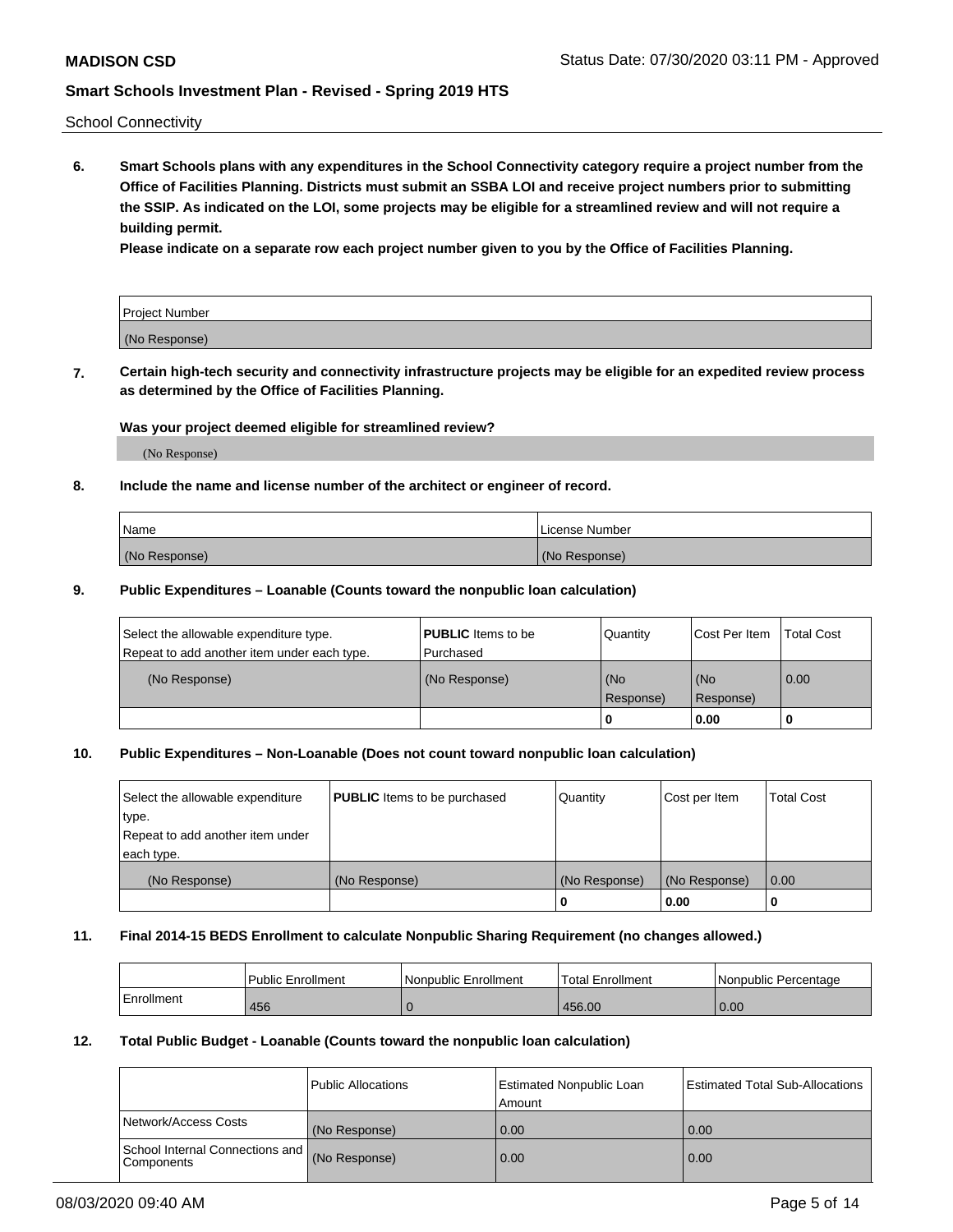School Connectivity

|         | Public Allocations | <b>Estimated Nonpublic Loan</b><br>l Amount | <b>Estimated Total Sub-Allocations</b> |
|---------|--------------------|---------------------------------------------|----------------------------------------|
| l Other | (No Response)      | 0.00                                        | 0.00                                   |
| Totals: | 0.00               | 0                                           |                                        |

## **13. Total Public Budget – Non-Loanable (Does not count toward the nonpublic loan calculation)**

|                                                   | Sub-<br>Allocation |
|---------------------------------------------------|--------------------|
| Network/Access Costs                              | (No Response)      |
| Outside Plant Costs                               | (No Response)      |
| <b>School Internal Connections and Components</b> | (No Response)      |
| Professional Services                             | (No Response)      |
| Testing                                           | (No Response)      |
| <b>Other Upfront Costs</b>                        | (No Response)      |
| <b>Other Costs</b>                                | (No Response)      |
| Totals:                                           | 0.00               |

## **14. School Connectivity Totals**

|                          | Total Sub-Allocations |
|--------------------------|-----------------------|
| Total Loanable Items     | 0.00                  |
| Total Non-Ioanable Items | 0.00                  |
| Totals:                  | 0                     |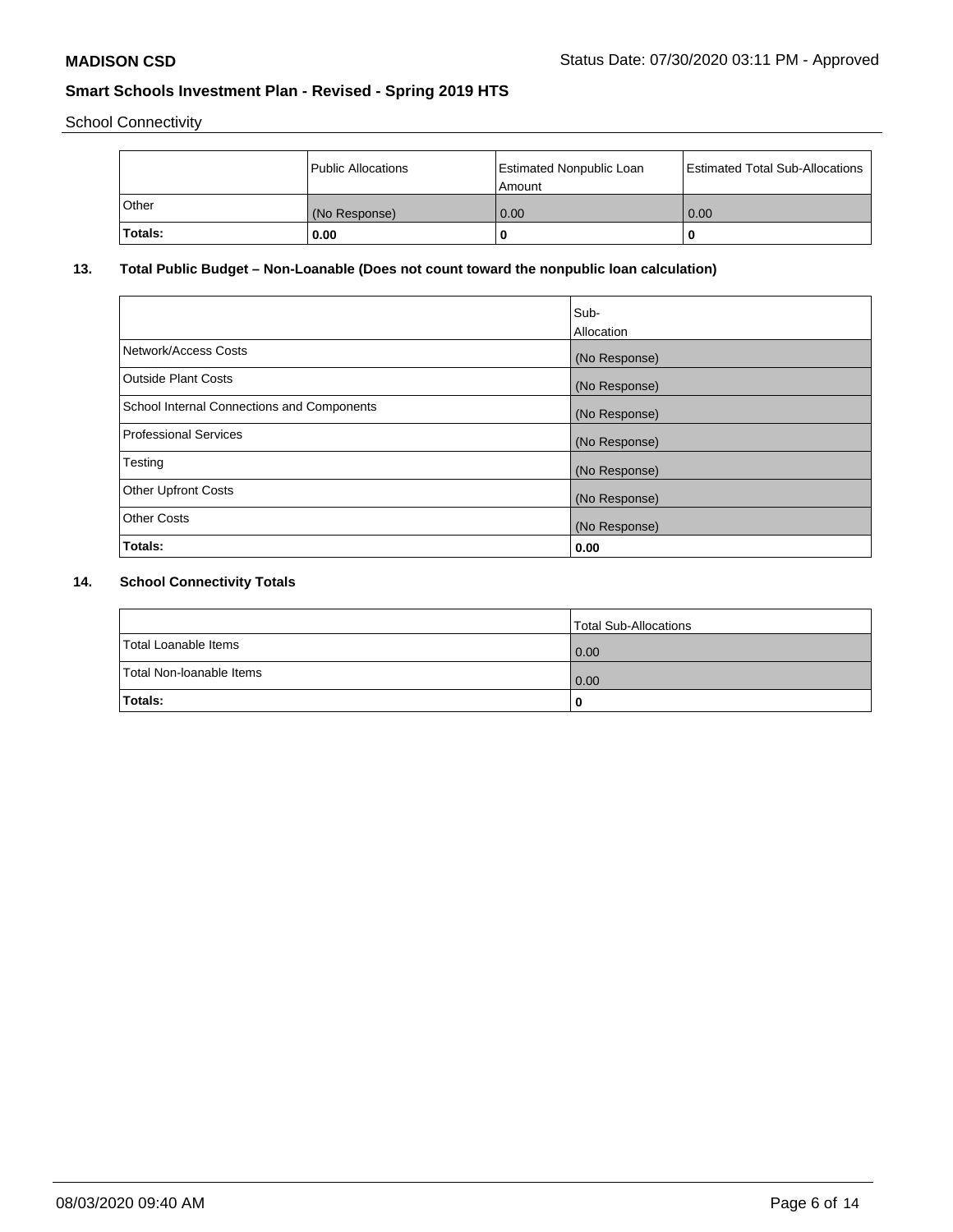Community Connectivity (Broadband and Wireless)

**1. Describe how you intend to use Smart Schools Bond Act funds for high-speed broadband and/or wireless connectivity projects in the community.**

(No Response)

**2. Please describe how the proposed project(s) will promote student achievement and increase student and/or staff access to the Internet in a manner that enhances student learning and/or instruction outside of the school day and/or school building.**

(No Response)

**3. Community connectivity projects must comply with all the necessary local building codes and regulations (building and related permits are not required prior to plan submission).**

 $\Box$  I certify that we will comply with all the necessary local building codes and regulations.

**4. Please describe the physical location of the proposed investment.**

(No Response)

**5. Please provide the initial list of partners participating in the Community Connectivity Broadband Project, along with their Federal Tax Identification (Employer Identification) number.**

| <b>Project Partners</b> | l Federal ID # |
|-------------------------|----------------|
| (No Response)           | (No Response)  |

**6. Please detail the type, quantity, per unit cost and total cost of the eligible items under each sub-category.**

| Select the allowable expenditure | Item to be purchased | Quantity      | Cost per Item | <b>Total Cost</b> |
|----------------------------------|----------------------|---------------|---------------|-------------------|
| type.                            |                      |               |               |                   |
| Repeat to add another item under |                      |               |               |                   |
| each type.                       |                      |               |               |                   |
| (No Response)                    | (No Response)        | (No Response) | (No Response) | 0.00              |
|                                  |                      | U             | 0.00          | -0                |

**7. If you are submitting an allocation for Community Connectivity, complete this table.**

**Note that the calculated Total at the bottom of the table must equal the Total allocation for this category that you entered in the SSIP Overview overall budget.**

|                                    | Sub-Allocation |
|------------------------------------|----------------|
| Network/Access Costs               | (No Response)  |
| Outside Plant Costs                | (No Response)  |
| <b>Tower Costs</b>                 | (No Response)  |
| <b>Customer Premises Equipment</b> | (No Response)  |
| <b>Professional Services</b>       | (No Response)  |
| Testing                            | (No Response)  |
| <b>Other Upfront Costs</b>         | (No Response)  |
| <b>Other Costs</b>                 | (No Response)  |
| Totals:                            | 0.00           |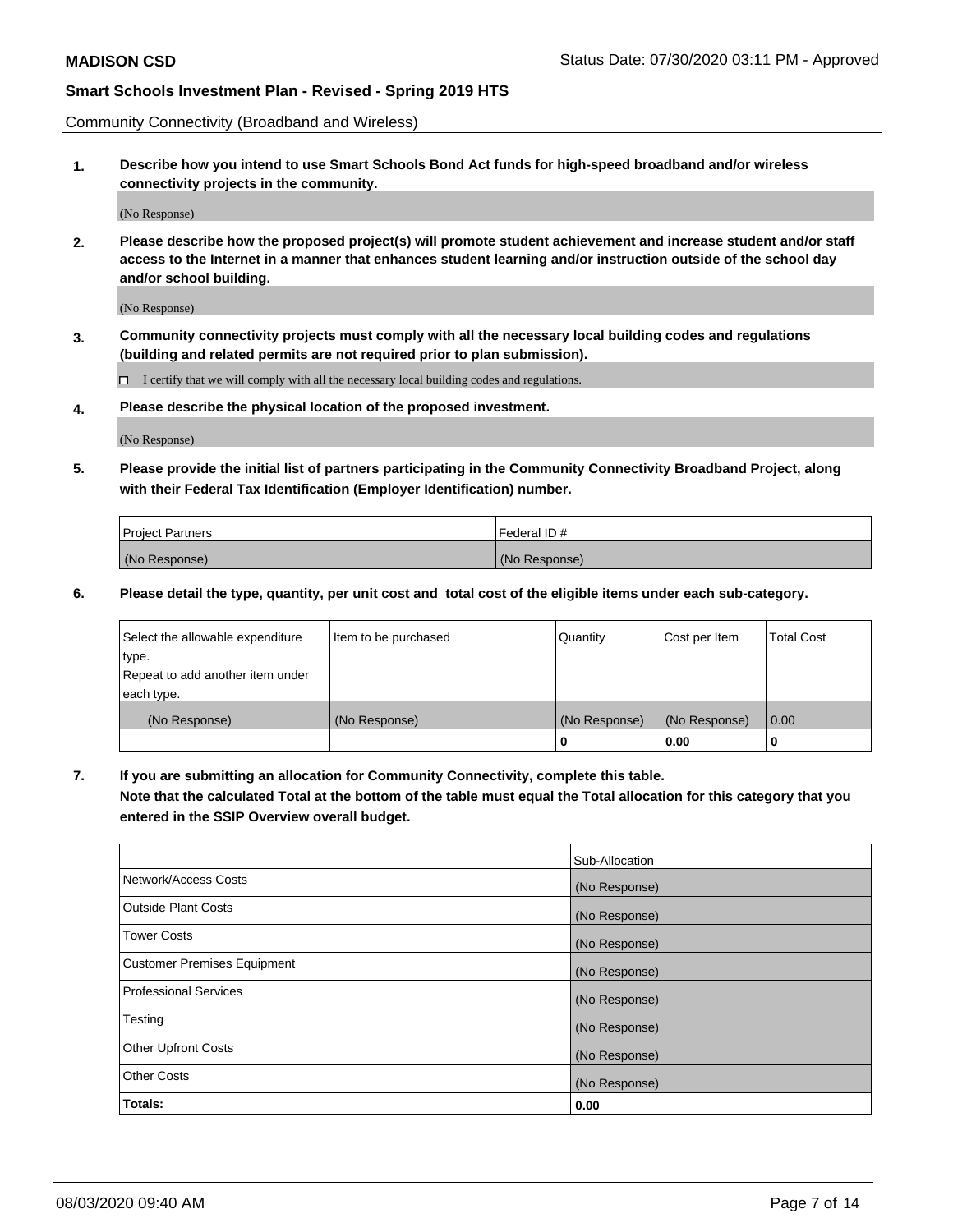### Classroom Learning Technology

**1. In order for students and faculty to receive the maximum benefit from the technology made available under the Smart Schools Bond Act, their school buildings must possess sufficient connectivity infrastructure to ensure that devices can be used during the school day. Smart Schools Investment Plans must demonstrate that sufficient infrastructure that meets the Federal Communications Commission's 100 Mbps per 1,000 students standard currently exists in the buildings where new devices will be deployed, or is a planned use of a portion of Smart Schools Bond Act funds, or is under development through another funding source. Smart Schools Bond Act funds used for technology infrastructure or classroom technology investments must increase the number of school buildings that meet or exceed the minimum speed standard of 100 Mbps per 1,000 students and staff within 12 months. This standard may be met on either a contracted 24/7 firm service or a**

- **"burstable" capability. If the standard is met under the burstable criteria, it must be:**
- **1. Specifically codified in a service contract with a provider, and**

**2. Guaranteed to be available to all students and devices as needed, particularly during periods of high demand, such as computer-based testing (CBT) periods.**

**Please describe how your district already meets or is planning to meet this standard within 12 months of plan submission.**

(No Response)

- **1a. If a district believes that it will be impossible to meet this standard within 12 months, it may apply for a waiver of this requirement, as described on the Smart Schools website. The waiver must be filed and approved by SED prior to submitting this survey.**
	- By checking this box, you are certifying that the school district has an approved waiver of this requirement on file with the New York State Education Department.
- **2. Connectivity Speed Calculator (Required). If the district currently meets the required speed, enter "Currently Met" in the last box: Expected Date When Required Speed Will be Met.**

|                  | l Number of     | Required Speed | Current Speed in | <b>Expected Speed</b> | <b>Expected Date</b>                |
|------------------|-----------------|----------------|------------------|-----------------------|-------------------------------------|
|                  | <b>Students</b> | l in Mbps      | l Mbps           | to be Attained        | When Required                       |
|                  |                 |                |                  |                       | Within 12 Months  Speed Will be Met |
| Calculated Speed | (No Response)   | 0.00           | (No Response)    | l (No Response)       | (No Response)                       |

**3. If the district wishes to have students and staff access the Internet from wireless devices within the school building, or in close proximity to it, it must first ensure that it has a robust Wi-Fi network in place that has sufficient bandwidth to meet user demand.**

**Please describe how you have quantified this demand and how you plan to meet this demand.**

(No Response)

**4. All New York State public school districts are required to complete and submit an Instructional Technology Plan survey to the New York State Education Department in compliance with Section 753 of the Education Law and per Part 100.12 of the Commissioner's Regulations.**

**Districts that include educational technology purchases as part of their Smart Schools Investment Plan must have a submitted and approved Instructional Technology Plan survey on file with the New York State Education Department.**

- By checking this box, you are certifying that the school district has an approved Instructional Technology Plan survey on file with the New York State Education Department.
- **5. Describe the devices you intend to purchase and their compatibility with existing or planned platforms or systems. Specifically address the adequacy of each facility's electrical, HVAC and other infrastructure necessary to install and support the operation of the planned technology.**

(No Response)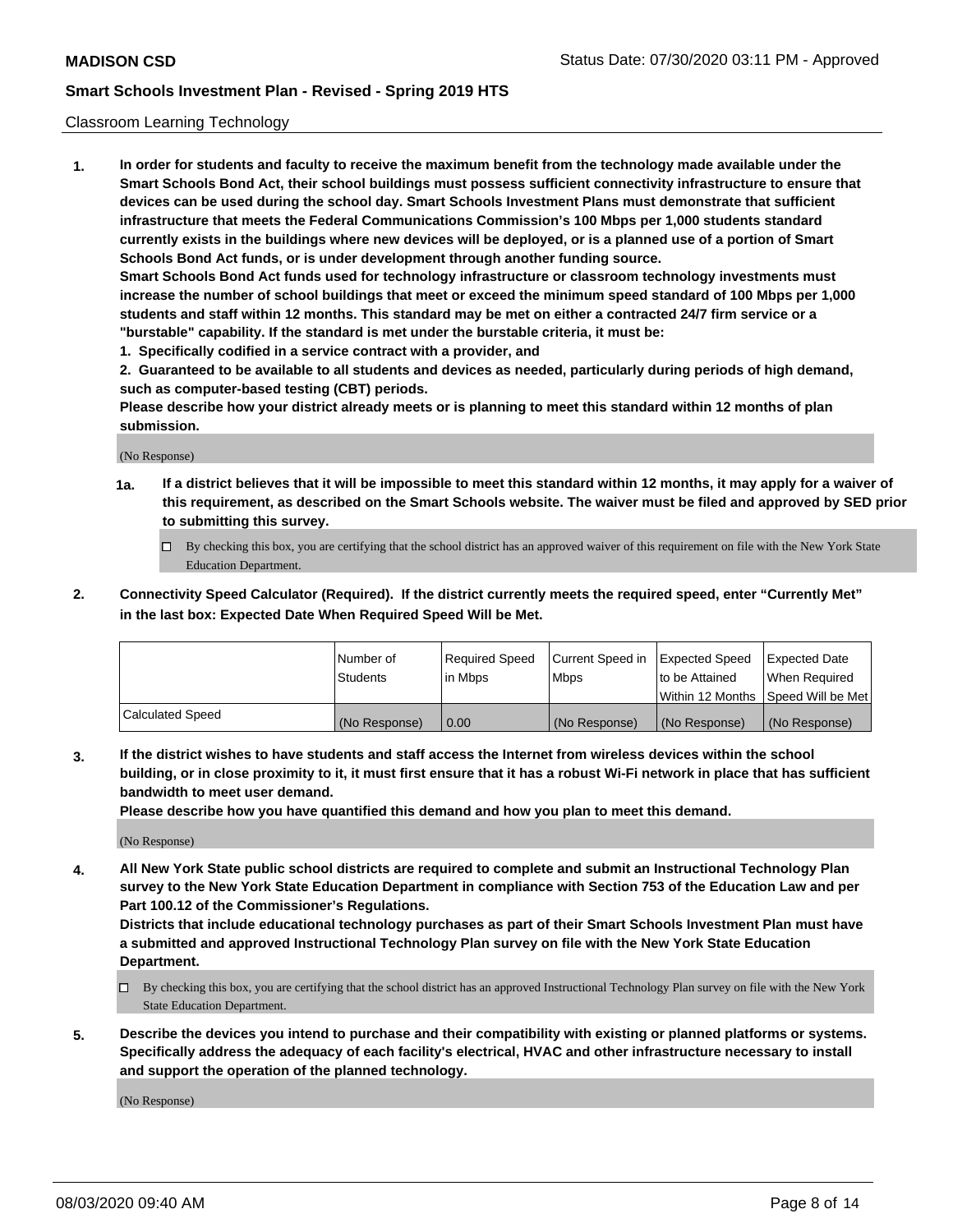### Classroom Learning Technology

- **6. Describe how the proposed technology purchases will:**
	- **> enhance differentiated instruction;**
	- **> expand student learning inside and outside the classroom;**
	- **> benefit students with disabilities and English language learners; and**
	- **> contribute to the reduction of other learning gaps that have been identified within the district.**

**The expectation is that districts will place a priority on addressing the needs of students who struggle to succeed in a rigorous curriculum. Responses in this section should specifically address this concern and align with the district's Instructional Technology Plan (in particular Question 2 of E. Curriculum and Instruction: "Does the district's instructional technology plan address the needs of students with disabilities to ensure equitable access to instruction, materials and assessments?" and Question 3 of the same section: "Does the district's instructional technology plan address the provision of assistive technology specifically for students with disabilities to ensure access to and participation in the general curriculum?")**

**In addition, describe how the district ensures equitable access to instruction, materials and assessments and participation in the general curriculum for both SWD and English Language Learners/Multilingual Learners (ELL/MLL) students.**

(No Response)

**7. Where appropriate, describe how the proposed technology purchases will enhance ongoing communication with parents and other stakeholders and help the district facilitate technology-based regional partnerships, including distance learning and other efforts.**

(No Response)

**8. Describe the district's plan to provide professional development to ensure that administrators, teachers and staff can employ the technology purchased to enhance instruction successfully.**

**Note: This response should be aligned and expanded upon in accordance with your district's response to Question 1 of F. Professional Development of your Instructional Technology Plan: "Please provide a summary of professional development offered to teachers and staff, for the time period covered by this plan, to support technology to enhance teaching and learning. Please include topics, audience and method of delivery within your summary."**

(No Response)

- **9. Districts must contact one of the SUNY/CUNY teacher preparation programs listed on the document on the left side of the page that supplies the largest number of the district's new teachers to request advice on innovative uses and best practices at the intersection of pedagogy and educational technology.**
	- By checking this box, you certify that you have contacted the SUNY/CUNY teacher preparation program that supplies the largest number of your new teachers to request advice on these issues.
	- **9a. Please enter the name of the SUNY or CUNY Institution that you contacted.**

(No Response)

**9b. Enter the primary Institution phone number.**

(No Response)

**9c. Enter the name of the contact person with whom you consulted and/or will be collaborating with on innovative uses of technology and best practices.**

(No Response)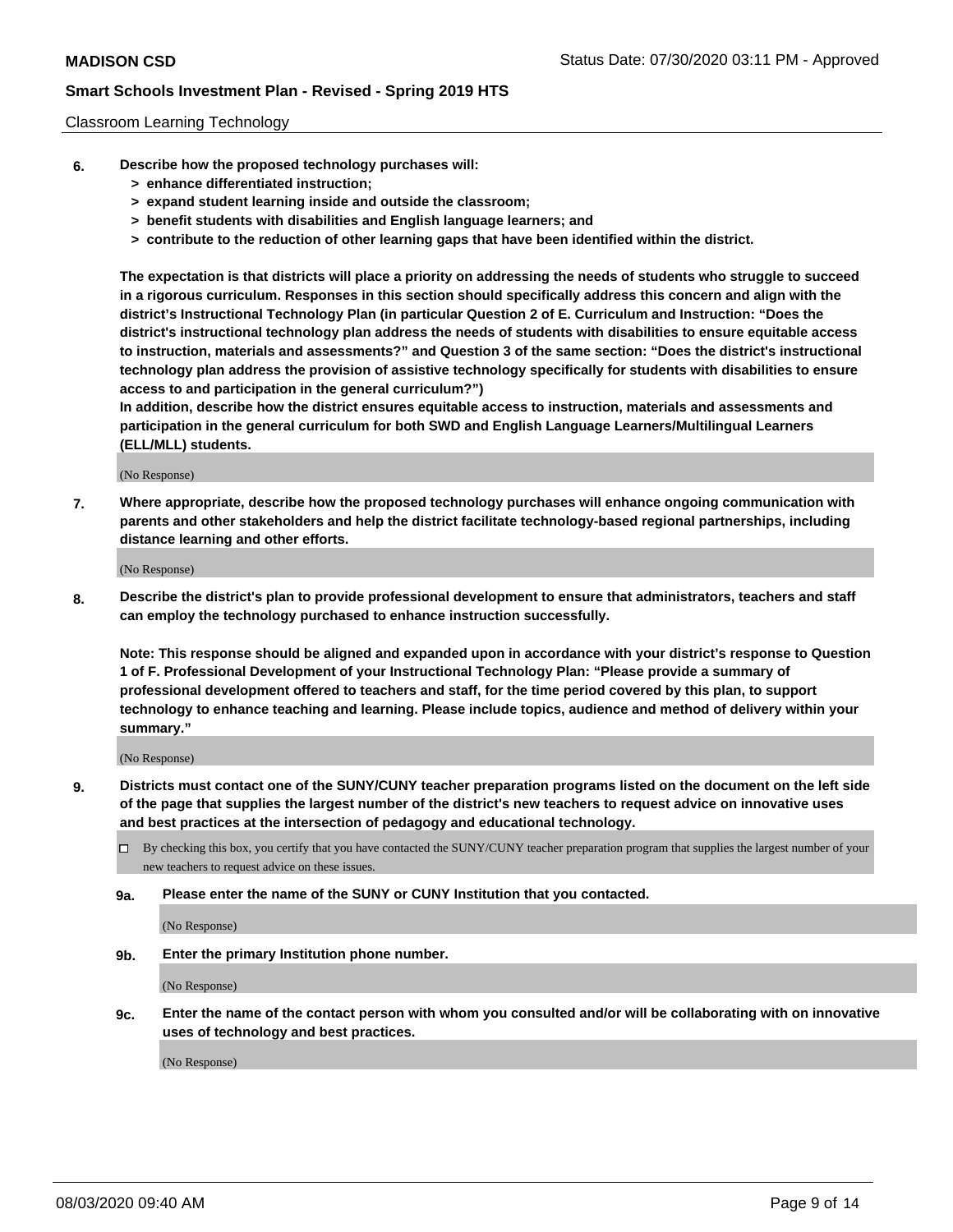### Classroom Learning Technology

**10. To ensure the sustainability of technology purchases made with Smart Schools funds, districts must demonstrate a long-term plan to maintain and replace technology purchases supported by Smart Schools Bond Act funds. This sustainability plan shall demonstrate a district's capacity to support recurring costs of use that are ineligible for Smart Schools Bond Act funding such as device maintenance, technical support, Internet and wireless fees, maintenance of hotspots, staff professional development, building maintenance and the replacement of incidental items. Further, such a sustainability plan shall include a long-term plan for the replacement of purchased devices and equipment at the end of their useful life with other funding sources.**

 $\Box$  By checking this box, you certify that the district has a sustainability plan as described above.

**11. Districts must ensure that devices purchased with Smart Schools Bond funds will be distributed, prepared for use, maintained and supported appropriately. Districts must maintain detailed device inventories in accordance with generally accepted accounting principles.**

By checking this box, you certify that the district has a distribution and inventory management plan and system in place.

### **12. Please detail the type, quantity, per unit cost and total cost of the eligible items under each sub-category.**

| Select the allowable expenditure<br>type.<br>Repeat to add another item under | Item to be Purchased | Quantity      | Cost per Item | <b>Total Cost</b> |
|-------------------------------------------------------------------------------|----------------------|---------------|---------------|-------------------|
| each type.<br>(No Response)                                                   | (No Response)        | (No Response) | (No Response) | 0.00              |
|                                                                               |                      | 0             | 0.00          |                   |

### **13. Final 2014-15 BEDS Enrollment to calculate Nonpublic Sharing Requirement (no changes allowed.)**

|              | l Public Enrollment | Nonpublic Enrollment | <b>Total Enrollment</b> | Nonpublic<br>l Percentage |
|--------------|---------------------|----------------------|-------------------------|---------------------------|
| l Enrollment | 456                 |                      | 456.00                  | 0.00                      |

### **14. If you are submitting an allocation for Classroom Learning Technology complete this table.**

|                         | Public School Sub-Allocation | <b>Estimated Nonpublic Loan</b><br>Amount<br>(Based on Percentage Above) | Estimated Total Public and<br>Nonpublic Sub-Allocation |
|-------------------------|------------------------------|--------------------------------------------------------------------------|--------------------------------------------------------|
| Interactive Whiteboards | (No Response)                | 0.00                                                                     | 0.00                                                   |
| Computer Servers        | (No Response)                | 0.00                                                                     | 0.00                                                   |
| Desktop Computers       | (No Response)                | 0.00                                                                     | 0.00                                                   |
| <b>Laptop Computers</b> | (No Response)                | 0.00                                                                     | 0.00                                                   |
| <b>Tablet Computers</b> | (No Response)                | 0.00                                                                     | 0.00                                                   |
| Other Costs             | (No Response)                | 0.00                                                                     | 0.00                                                   |
| Totals:                 | 0.00                         | 0                                                                        | 0                                                      |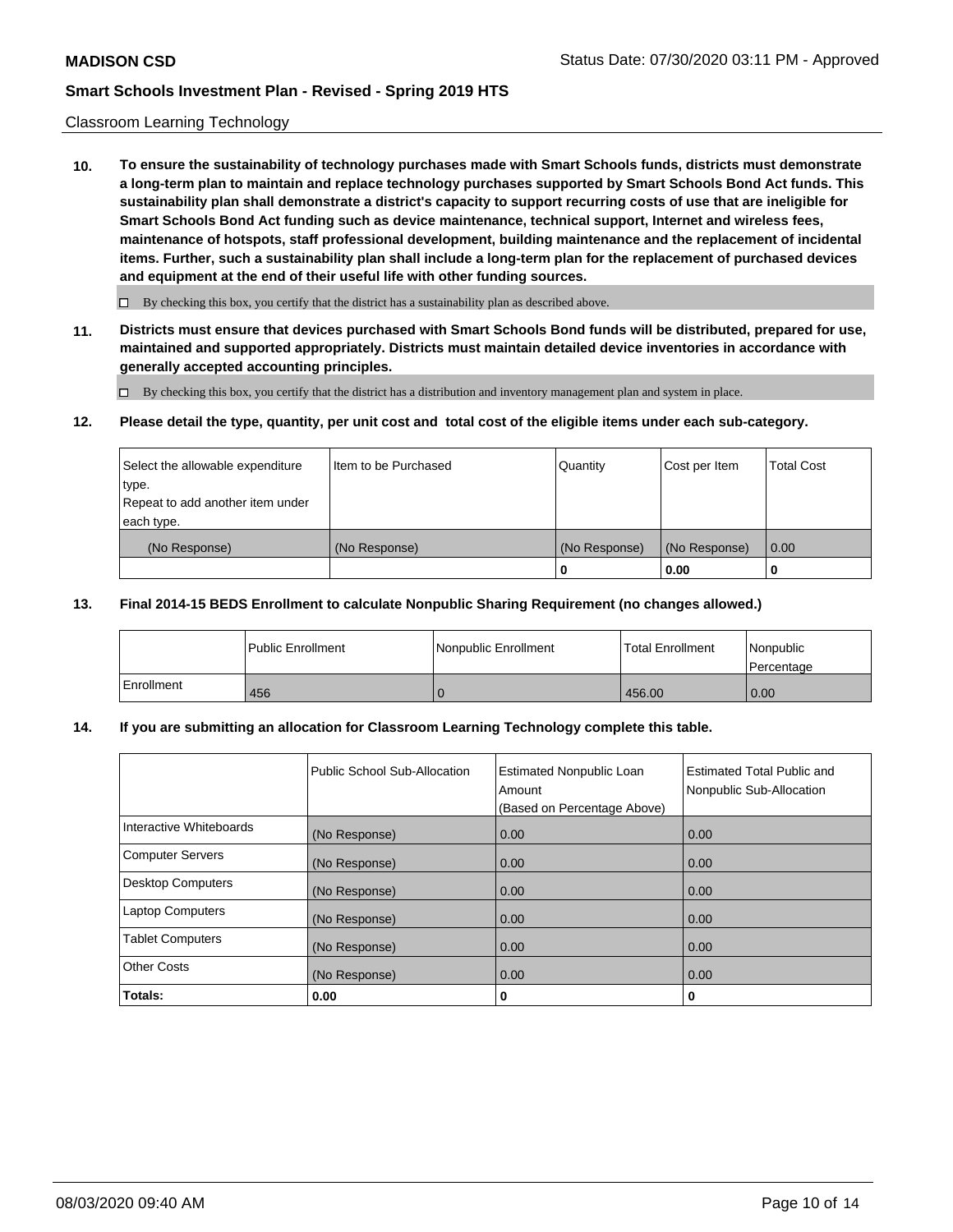### Pre-Kindergarten Classrooms

**1. Provide information regarding how and where the district is currently serving pre-kindergarten students and justify the need for additional space with enrollment projections over 3 years.**

(No Response)

- **2. Describe the district's plan to construct, enhance or modernize education facilities to accommodate prekindergarten programs. Such plans must include:**
	- **Specific descriptions of what the district intends to do to each space;**
	- **An affirmation that new pre-kindergarten classrooms will contain a minimum of 900 square feet per classroom;**
	- **The number of classrooms involved;**
	- **The approximate construction costs per classroom; and**
	- **Confirmation that the space is district-owned or has a long-term lease that exceeds the probable useful life of the improvements.**

(No Response)

**3. Smart Schools Bond Act funds may only be used for capital construction costs. Describe the type and amount of additional funds that will be required to support ineligible ongoing costs (e.g. instruction, supplies) associated with any additional pre-kindergarten classrooms that the district plans to add.**

(No Response)

**4. All plans and specifications for the erection, repair, enlargement or remodeling of school buildings in any public school district in the State must be reviewed and approved by the Commissioner. Districts that plan capital projects using their Smart Schools Bond Act funds will undergo a Preliminary Review Process by the Office of Facilities Planning.**

**Please indicate on a separate row each project number given to you by the Office of Facilities Planning.**

| Project Number |  |
|----------------|--|
| (No Response)  |  |
|                |  |

**5. Please detail the type, quantity, per unit cost and total cost of the eligible items under each sub-category.**

| Select the allowable expenditure | Item to be purchased | Quantity      | Cost per Item | <b>Total Cost</b> |
|----------------------------------|----------------------|---------------|---------------|-------------------|
| type.                            |                      |               |               |                   |
| Repeat to add another item under |                      |               |               |                   |
| each type.                       |                      |               |               |                   |
| (No Response)                    | (No Response)        | (No Response) | (No Response) | 0.00              |
|                                  |                      | U             | 0.00          |                   |

**6. If you have made an allocation for Pre-Kindergarten Classrooms, complete this table. Note that the calculated Total at the bottom of the table must equal the Total allocation for this category that you entered in the SSIP Overview overall budget.**

|                                          | Sub-Allocation |
|------------------------------------------|----------------|
| Construct Pre-K Classrooms               | (No Response)  |
| Enhance/Modernize Educational Facilities | (No Response)  |
| <b>Other Costs</b>                       | (No Response)  |
| Totals:                                  | 0.00           |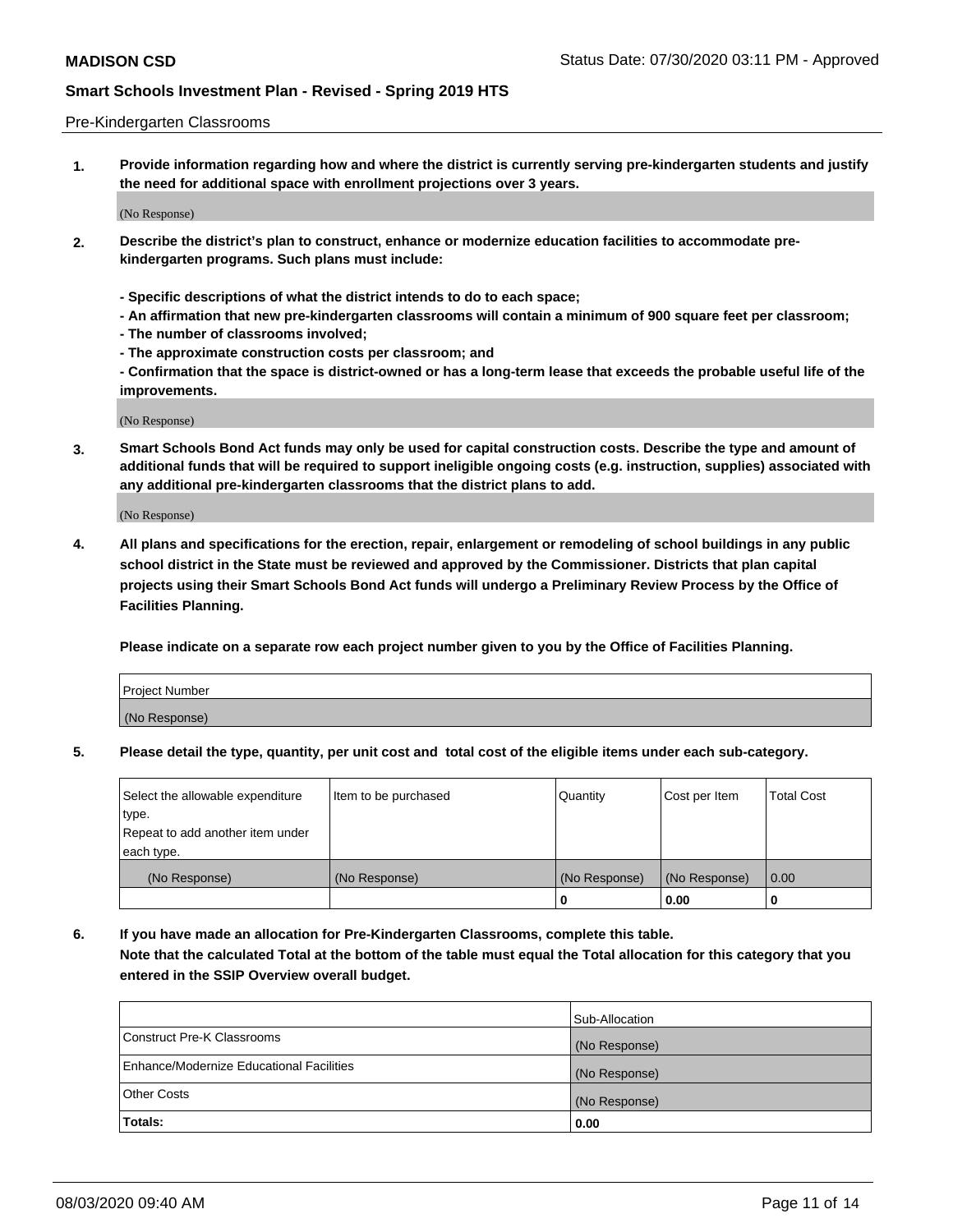Replace Transportable Classrooms

**1. Describe the district's plan to construct, enhance or modernize education facilities to provide high-quality instructional space by replacing transportable classrooms.**

(No Response)

**2. All plans and specifications for the erection, repair, enlargement or remodeling of school buildings in any public school district in the State must be reviewed and approved by the Commissioner. Districts that plan capital projects using their Smart Schools Bond Act funds will undergo a Preliminary Review Process by the Office of Facilities Planning.**

**Please indicate on a separate row each project number given to you by the Office of Facilities Planning.**

| Project Number |  |
|----------------|--|
|                |  |
|                |  |
|                |  |
| (No Response)  |  |
|                |  |
|                |  |

**3. For large projects that seek to blend Smart Schools Bond Act dollars with other funds, please note that Smart Schools Bond Act funds can be allocated on a pro rata basis depending on the number of new classrooms built that directly replace transportable classroom units.**

**If a district seeks to blend Smart Schools Bond Act dollars with other funds describe below what other funds are being used and what portion of the money will be Smart Schools Bond Act funds.**

(No Response)

**4. Please detail the type, quantity, per unit cost and total cost of the eligible items under each sub-category.**

| Select the allowable expenditure | Item to be purchased | Quantity      | Cost per Item | <b>Total Cost</b> |
|----------------------------------|----------------------|---------------|---------------|-------------------|
| type.                            |                      |               |               |                   |
| Repeat to add another item under |                      |               |               |                   |
| each type.                       |                      |               |               |                   |
| (No Response)                    | (No Response)        | (No Response) | (No Response) | 0.00              |
|                                  |                      |               | 0.00          |                   |

**5. If you have made an allocation for Replace Transportable Classrooms, complete this table. Note that the calculated Total at the bottom of the table must equal the Total allocation for this category that you entered in the SSIP Overview overall budget.**

|                                                | Sub-Allocation |
|------------------------------------------------|----------------|
| Construct New Instructional Space              | (No Response)  |
| Enhance/Modernize Existing Instructional Space | (No Response)  |
| Other Costs                                    | (No Response)  |
| Totals:                                        | 0.00           |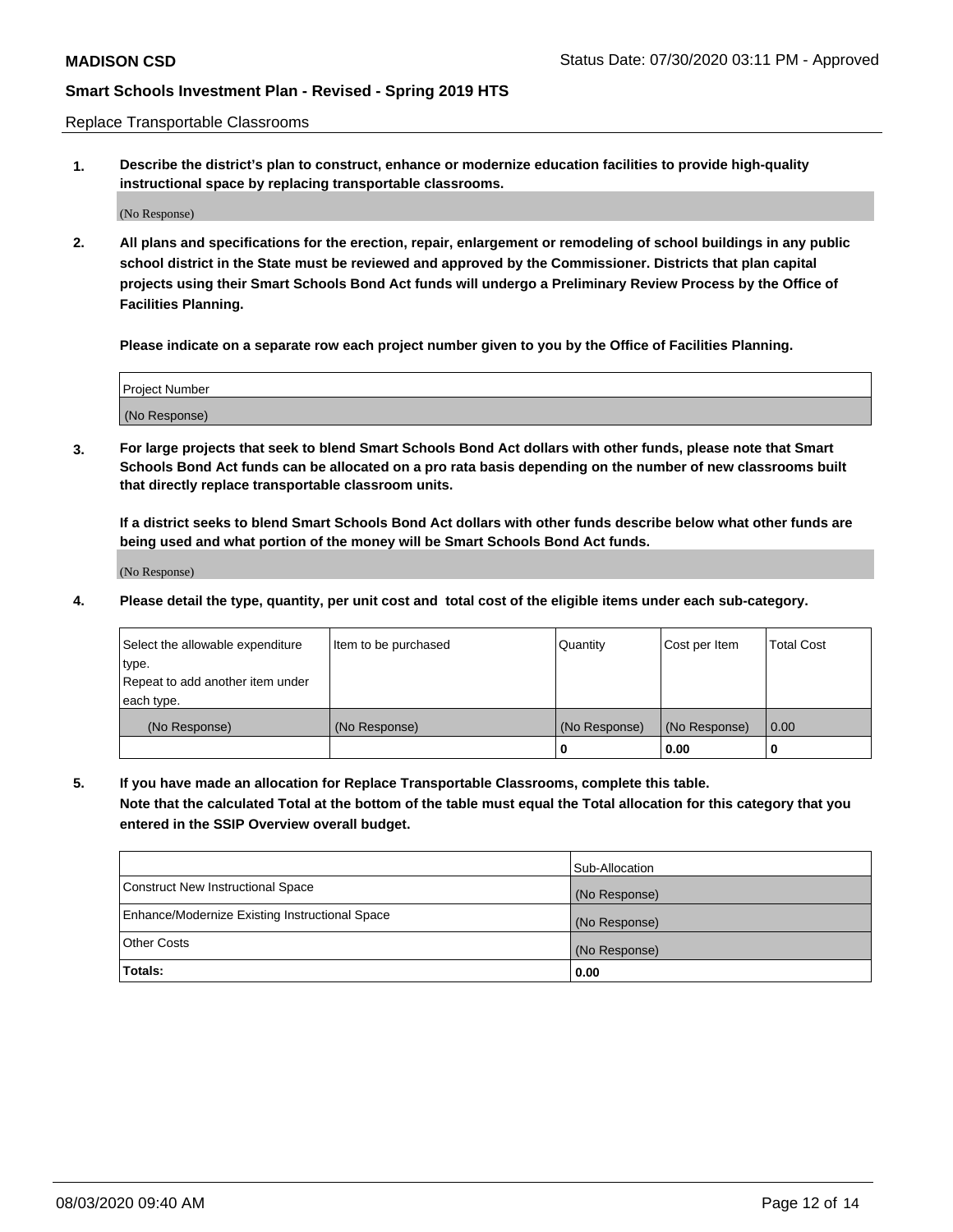### High-Tech Security Features

**1. Describe how you intend to use Smart Schools Bond Act funds to install high-tech security features in school buildings and on school campuses.**

The Madison Central School District intends to utilize Smart Schools Bond Act funds to replace approximately 20 security cameras in the Pk - 12 building.

**2. All plans and specifications for the erection, repair, enlargement or remodeling of school buildings in any public school district in the State must be reviewed and approved by the Commissioner. Smart Schools plans with any expenditures in the High-Tech Security category require a project number from the Office of Facilities Planning. Districts must submit an SSBA LOI and receive project numbers prior to submitting the SSIP. As indicated on the LOI, some projects may be eligible for a streamlined review and will not require a building permit. Please indicate on a separate row each project number given to you by the Office of Facilities Planning.**

Project Number

25-11-01-04-0-001-BA4

- **3. Was your project deemed eligible for streamlined Review?**
	- Yes
	- $\hfill \square$  No
	- **3a. Districts with streamlined projects must certify that they have reviewed all installations with their licensed architect or engineer of record, and provide that person's name and license number. The licensed professional must review the products and proposed method of installation prior to implementation and review the work during and after completion in order to affirm that the work was code-compliant, if requested.**

By checking this box, you certify that the district has reviewed all installations with a licensed architect or engineer of record.

**4. Include the name and license number of the architect or engineer of record.**

| Name                    | License Number |
|-------------------------|----------------|
| <b>March Associates</b> | 14576          |

**5. Please detail the type, quantity, per unit cost and total cost of the eligible items under each sub-category.**

| Select the allowable expenditure  | Item to be purchased    | Quantity | Cost per Item | <b>Total Cost</b> |
|-----------------------------------|-------------------------|----------|---------------|-------------------|
| type.                             |                         |          |               |                   |
| Repeat to add another item under  |                         |          |               |                   |
| each type.                        |                         |          |               |                   |
| <b>Electronic Security System</b> | <b>Security Cameras</b> | 20       | 1.000.00      | 20,000.00         |
|                                   |                         | 20       | 1,000.00      | 20,000            |

**6. If you have made an allocation for High-Tech Security Features, complete this table. Enter each Sub-category Public Allocation based on the the expenditures listed in Table #5.**

|                                                      | Sub-Allocation |
|------------------------------------------------------|----------------|
| Capital-Intensive Security Project (Standard Review) | (No Response)  |
| <b>Electronic Security System</b>                    | 20,000.00      |
| <b>Entry Control System</b>                          | (No Response)  |
| Approved Door Hardening Project                      | (No Response)  |
| <b>Other Costs</b>                                   | (No Response)  |